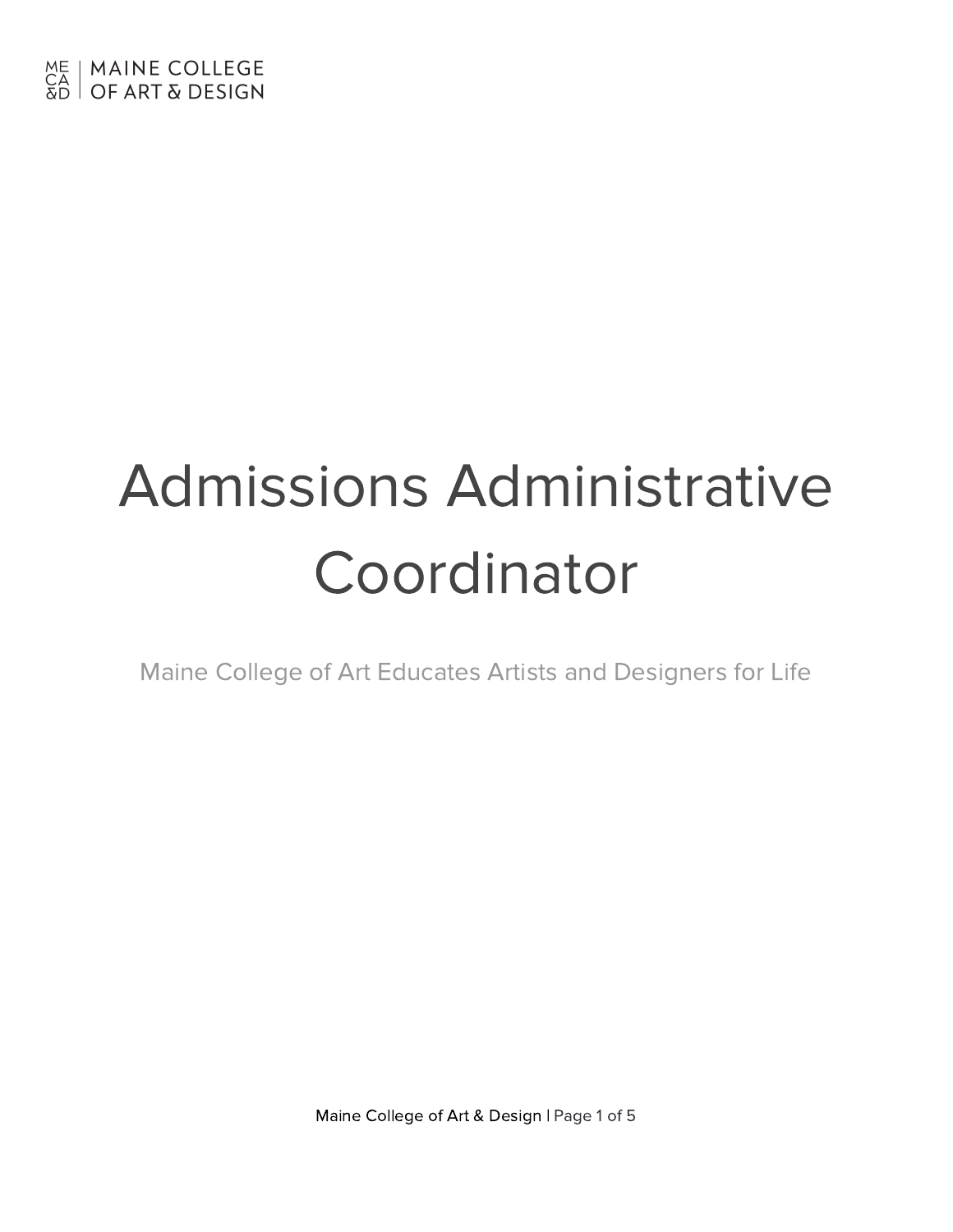## ME | MAINE COLLEGE<br>CA | OF ART & DESIGN

## Position Overview

This full time position will work in collaboration with the Admissions Operations & Marketing Coordinator as the first point of contact for the department, both internally and externally. The Administrative Coordinator will provide administrative support to the Admissions Department including communication, events, and data management. The position requires schedule flexibility in order to meet the needs of various events that may occur on weekends and/or evenings. The incumbent will have excellent communication and organization skills, and the ability to work with and create a welcoming environment for a diverse range of students, colleagues, and internal and external constituents. Maine College of Art and Design recognizes that diversity is integral to the academic experience and strives to foster an inclusive culture defined by respect, equity and social responsibility. All employees are expected to actively support these values.

## The Successful Candidate

To achieve success in this role, it will require:

- Coordinates various calendars/schedules such as campus tours, portfolio reviews, information sessions, and virtual Admissions events;
- Greets visitors to the department, answers phones, responds and/or directs departmental emails;
- Primary lead in the hiring, training, and daily supervision of Federal work-study students and other student workers;
- Manages the bulk import of data from numerous internal and external sources i.e., Common Application, search names, Scholastics, and performs data entry and database management as needed or requested;
- Supports campus tours as it relates to scheduling and assigning as well as acting as a tour guide, as needed;
- Responsible for opening and sorting Admissions mail for appropriate distribution;
- Coordinates the mailings of Admissions materials including viewbooks, acceptance packets, posters to teachers, and other physical communications;
- Assists in the data entry of student information as needed from various sources;
- Sends and collects evaluations from teachers following school visits;
- Supports event management for various Admissions events, such as Open Houses, Accepted Student Days, webinars, and tours;
- Participates in off-campus recruitment events, such as college fairs and portfolio days, as needed.

## Qualifications, Experience, Abilities

#### QUALIFICATIONS

● Bachelor's degree or equivalent experience required.

#### EXPERIENCE

- 1+ years of related experience preferred;
- Familiarity providing oversight to student workers preferred;
- Proficiency in Google Drive, data management skills, and familiarity with Client Relationship Manager and student information systems preferred.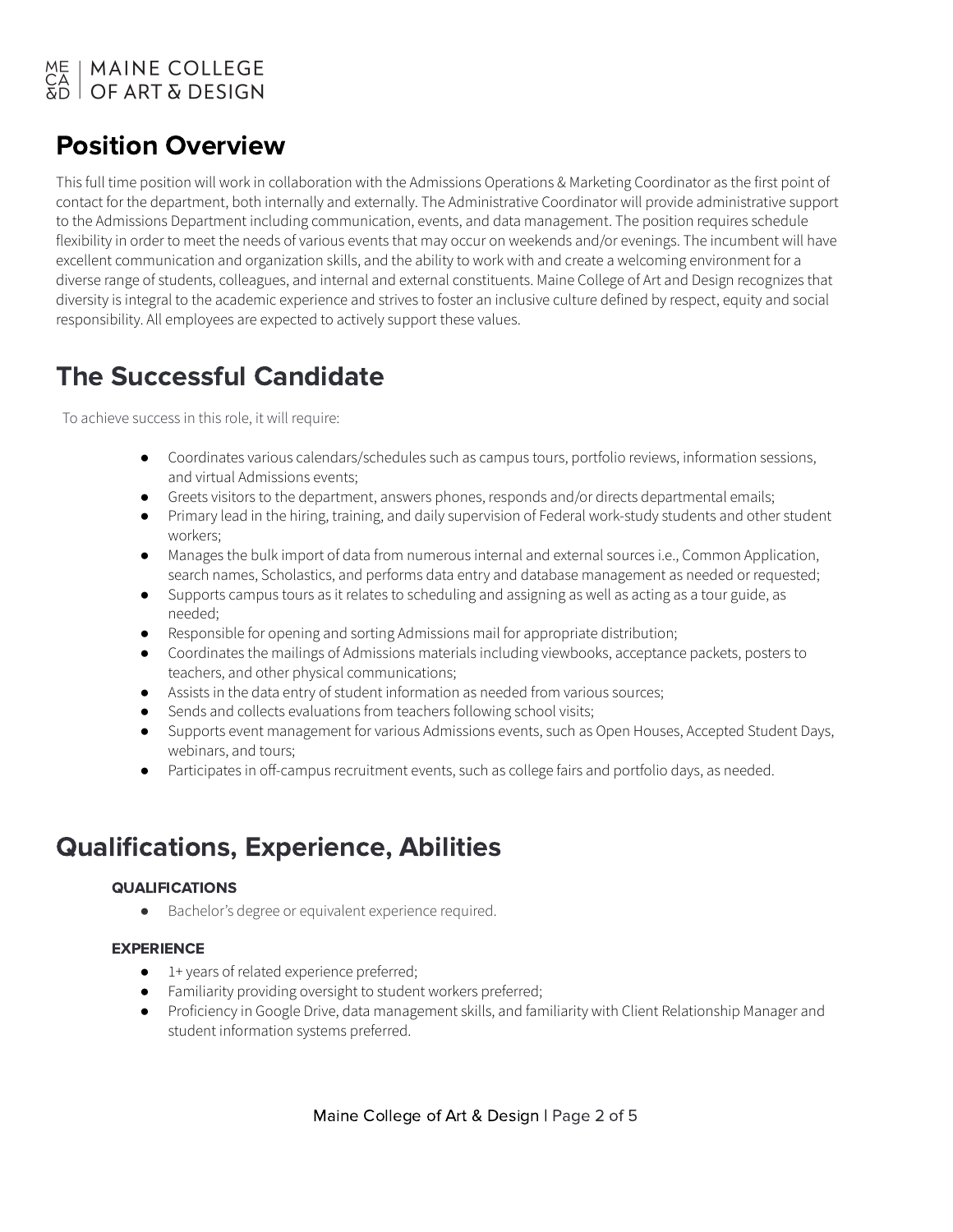#### SKILLS AND ABILITIES

- Excellent oral and written communication skills and the ability to communicate positively and to work comfortably with students, colleagues, and internal and external constituents, including diverse populations;
- Highly detail-oriented;
- Ability to maintain a high level of efficiency, organization, and accuracy while managing multiple tasks simultaneously;
- Ability to prioritize and shift priorities as needed;
- Ability to learn and share new operational and technological processes and systems in a fast paced, collaborative environment;
- Ability to work collaboratively across all areas and offices within the college, and be a team player.

## The Institution

Maine College of Art & Design is an independent college of art and design located in the center of the thriving arts district of Portland, Maine. Established in 1882, the College currently enrolls approximately 550 students, the majority of whom are in the undergraduate program. About 1,000 students take classes through MECA&D's Continuing Studies Program annually. MECA&D's Joanne Waxman Library is an important resource of art and design oriented books and periodicals for the region. The Institute of Contemporary Art at MECA&D is a vibrant site for the exhibition of contemporary art.

MECA&D is characterized by its intimate learning community, its interdisciplinary nature and the breadth of its programs. It confers the degrees of Bachelor of Fine Arts in eleven majors, Master of Fine Arts in Studio Art, Master of Arts in Teaching, and the Salt Graduate Certificate in Documentary Studies. Our goal at MECA&D is to teach each student how to transform aspirations and values into a creative practice that serves as the foundation for a lifelong pursuit of personal and professional goals.

Maine College of Art & Design is accredited by the New England Commission of Higher Education (NECHE) and the National Association of Schools of Art and Design (NASAD). The College's accreditation status with both agencies was renewed in 2016.

## Strategic Direction

MECA&D's seven-year strategic (2020-2027) plan builds on our historic positioning in Portland's arts district, a shared strategic vision, and proven ability to embrace change.

#### **Strategic Plan Priorities**

#### 1. Broaden Our Reach: Online and Distance Learning

Charge: MECA&D will develop a strategy to effectively enter the online and distance learning marketplace in order to expand our audience of learners and generate additional revenue streams.

#### 2. Develop a Culture of Social Change, Racial Justice, and Equity

Charge: MECA&D's commitment to Social Change, Racial Justice, and Inclusion will inform all aspects of the College. We believe placing these values at the forefront of our work cultivates artists who are true agents of change and connects our community to the world in meaningful ways.

#### Maine College of Art & Design | Page 3 of 5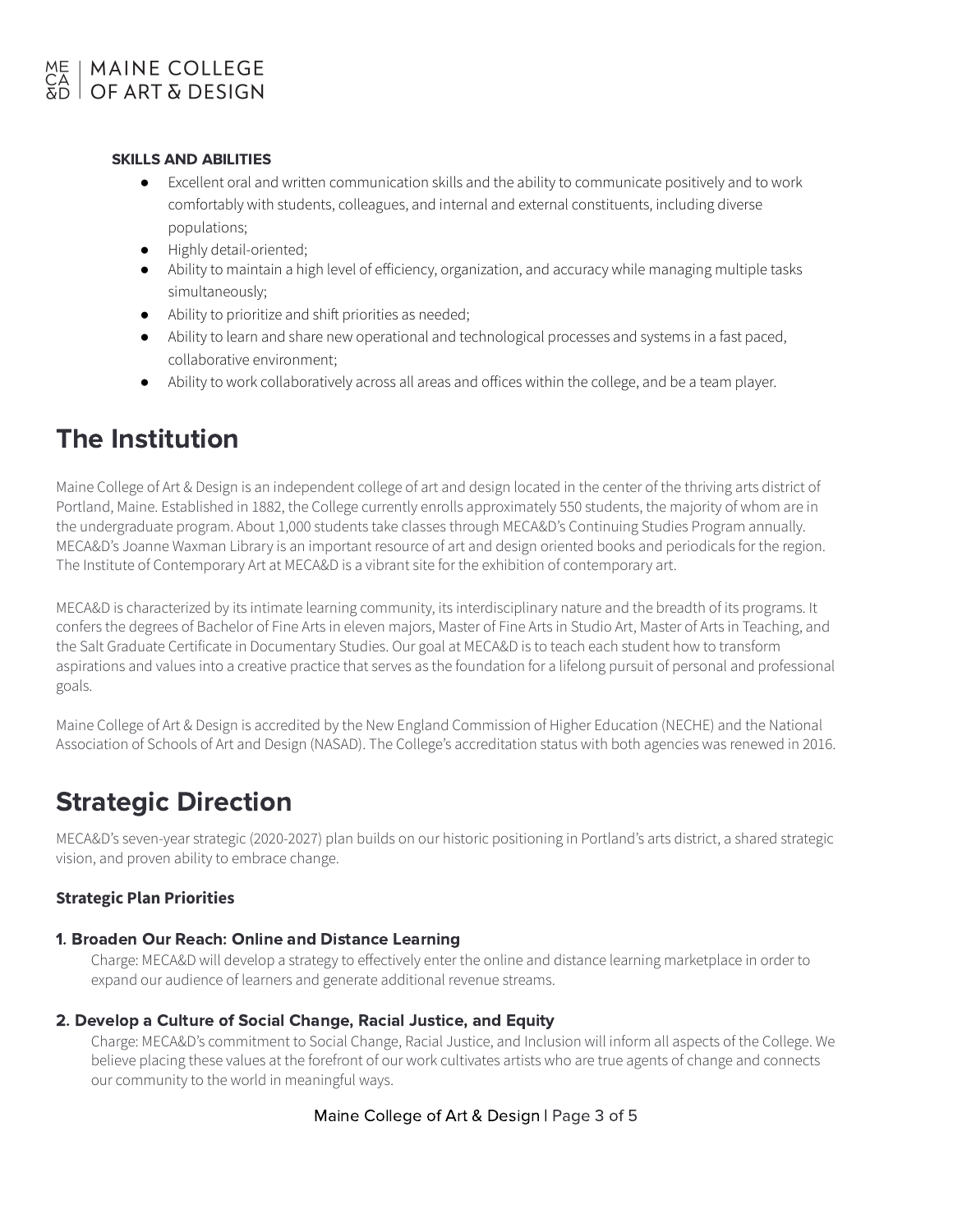

#### 3. Academic Excellence

Charge: MECA&D will cultivate the highest standards in teaching and learning in art, design, and media, and will be recognized for its students' cultural contributions. The College will be known as an educational leader in the programs it offers, creating and continually improving a relevant, culturally inclusive, and distinctive curriculum that enables students to reach their potential in an ever-changing world.

Recognizing a rapidly evolving and increasingly challenging higher education landscape, the College will create additional programs and educational pathways to attract learners beyond its traditional region and age group: this includes professional, mid-career and continuing learners.

#### 4. Create a Living and Learning Center

Charge: MECA&D will develop a new Living and Learning Center that reflects the College's mission to provide students with the resources and support necessary to pursue their education successfully. Building on MECA&D's historic role as the creative anchor of Portland, the new Center will expand MECA&D's footprint and identity within Portland and will provide a destination and hub for community activity and engagement.

#### 5. Financial Sustainability

Charge: An essential principle of our Strategic Plan is to ensure MECA&D's long-term financial sustainability. As informed by data and other qualitative metrics, we will identify a financial framework and a series of revenue-focused strategic priorities in support of sustainable results and MECA&D's overall fiscal plan.

### Compensation & Benefits

**Status:** Full Time, Year Round position

**Compensation:** \$17.00 to \$18.00 per hour, based on experience.

Benefits: A comprehensive benefits package is offered, including health, dental, vacation, sick time, and retirement benefits

## To Apply

Applications will be reviewed beginning immediately and will be accepted until a hire is made. Application materials must be sent digitally in a single PDF, not to exceed a 25MB file size. Please email the document to employment@meca.edu. Place "Admissions Administrative Coordinator [Last Name, First Name]" in the subject line.

The PDF must include:

- 1. An application/cover letter which describes how the candidate's experience, accomplishments and qualifications intersect with the listed position description;
- 2. A resumé/curriculum vitae;
- 3. A diversity statement;
- 4. A list of four references with contact information, one of which should be a prior supervisor and/or professor.

Maine College of Art & Design | Page 4 of 5